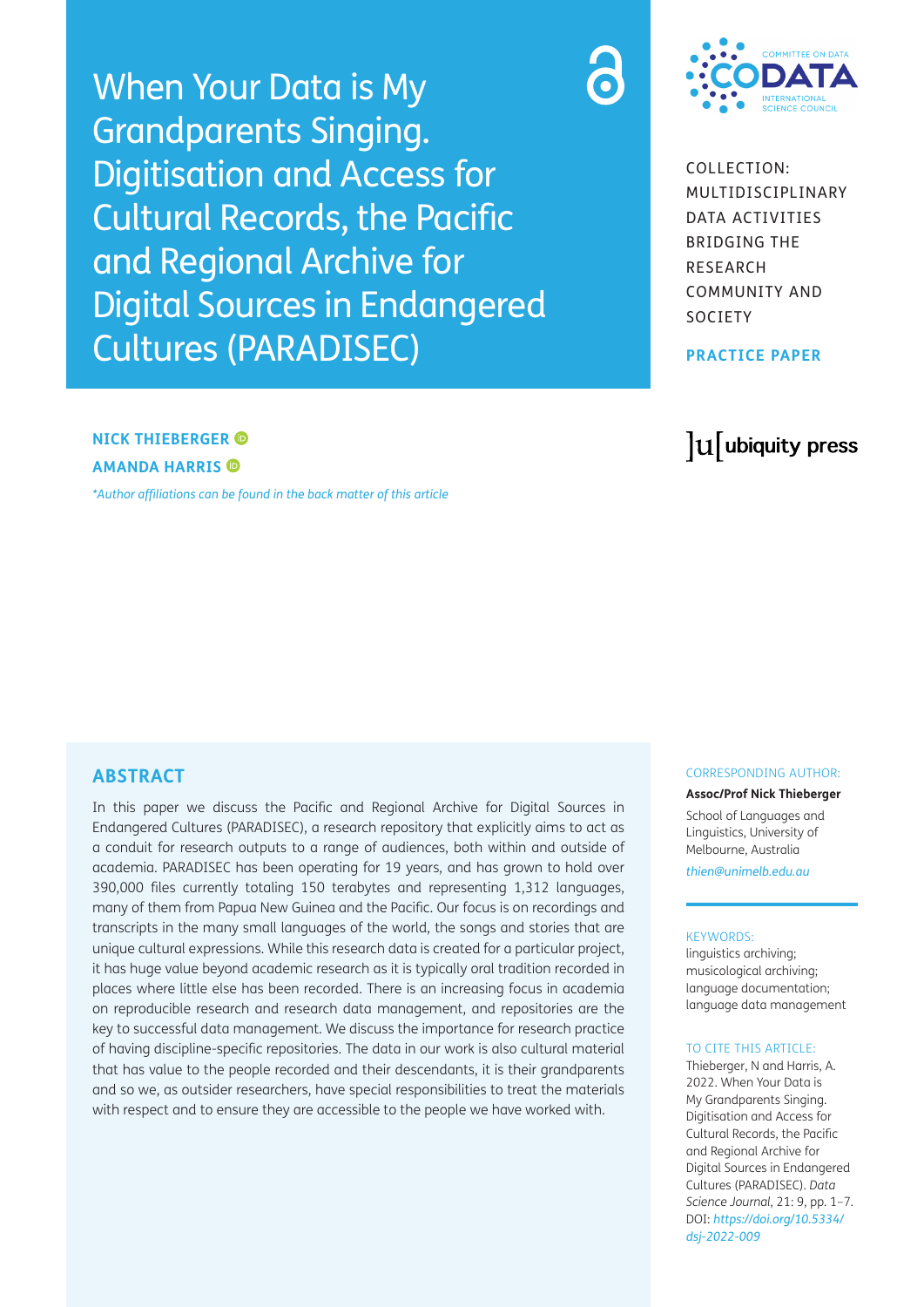#### **INTRODUCTION**

In this paper we discuss a research repository that explicitly aims to act as a conduit for research outputs to a range of audiences, both within and outside of academia. Our focus is on recordings and transcripts in the many small languages of the world, the songs and stories that are unique cultural expressions. While this data is usually created for a particular research project, it has huge value beyond academic research as it is typically oral tradition recorded in places where little else has been recorded.

Digital language and music archives are a recent phenomenon [\(Barwick 2004](#page-6-0)) that provide descriptions of such items in standard terms and then curate these culturally significant materials, often the result of digitisation of analog recordings. These analog recordings are atrisk and can no longer be heard in the source communities as playback equipment is unavailable. There is an international network of language archives, called the Digital Endangered Languages and Musics Archives Network (DELAMAN<sup>1</sup>) which shares information and provides a point of reference for anyone seeking language collections. Our project, the Pacific and Regional Archive for Digital Sources in Endangered Cultures (PARADISEC) is a member of DELAMAN, and has been operating for 19 years. It has grown to hold over 390,000 files currently totaling 150 terabytes and representing 1,312 languages, many of them from Papua New Guinea and the Pacific. The main focus of the collection has been audio tapes recorded since the 1950s, and much of our effort is devoted to locating and digitising unique analog tapes.

It is important for research practice to have discipline-specific repositories. Citable data is integral to proper research ([Berez-Kroeker etal. 2018](#page-6-1)), allowing verification of events on which analytic claims are made, and replication of analysis (cf [Himmelmann 1998\)](#page-6-2). But the data in our work is also cultural material that has value to the people recorded and their descendants, it is their grandparents and so we, as outsider researchers, have special responsibilities to treat the materials with respect and to ensure they are accessible to the people we have worked with.

There are some 7,000 languages in the world ([Eberhard etal. 2022\)](#page-6-3), and few records exist for most of them. Often, the most detailed records are those made by academic researchers – linguists, musicologists, anthropologists – who have spent time studying performance in those languages. But, without a digital repository to store these unique records, they are at risk of being lost. At the same time, there is an increasing focus in academia on reproducible research and research data management ([Corti et al. 2014](#page-6-4)), and repositories are the key to successful data management. In the Humanities, in particular, research records are likely to be of interest to a broader public than is most scientific data, so there is a greater need for infrastructure to describe, curate, and make this material accessible.

As we will show, discipline-specific repositories that conform to proper standards can address the needs of researchers while, at the same time, providing metadata feeds (OAI-PMH, RIF-CS) to national data systems, as, in our case, to the National Library of Australia, or Research Data Australia. And, perhaps most importantly, the records can be returned to the people recorded in them, and this can occur iteratively to any location that has an internet connection. Increasingly, mobile phones provide internet access in even the most remote areas, so, when someone goes looking for information in their own language, we hope they will be able to find it in our collection. We want to emphasise that this work aims to bridge the digital divide in a most practical way, building a repository with a simple ingestion system and an appropriate metadata schema to make it as easy as possible to add new items, and for them to be licensed and made accessible [\(Barwick and Thieberger 2018\)](#page-6-5).

This kind of archive provides a fixed, citable form of research data, and so is a locus of activity, a place from which research materials can be commented on and re-used in novel ways, with new knowledge reflected back into the collection over time. Far from being the endpoint for Thieberger and Harris **2** *Data Science Journal* DOI: 10.5334/dsj-2022-009

<span id="page-1-0"></span><sup>1</sup> Current members of DELAMAN (*<https://www.delaman.org/>*) are: AILLA (Archive of the Indigenous Languages of Latin America); Alaska Native Language Archive; California Language Archive; ELAR (Endangered Languages Archive at SOAS); Kaipuleohone (University of Hawai'i Digital Ethnographic Archive); Native American Languages Collection at the Sam Noble Museum of Natural History; PARADISEC (Pacific and Regional Archive for Digital Sources in Endangered Cultures); RWAAI (Lund University); SIL International Language and Culture Archives; The Language Archive (Max Planck Institute for Psycholinguistics); The Library of the American Philosophical Society (APS).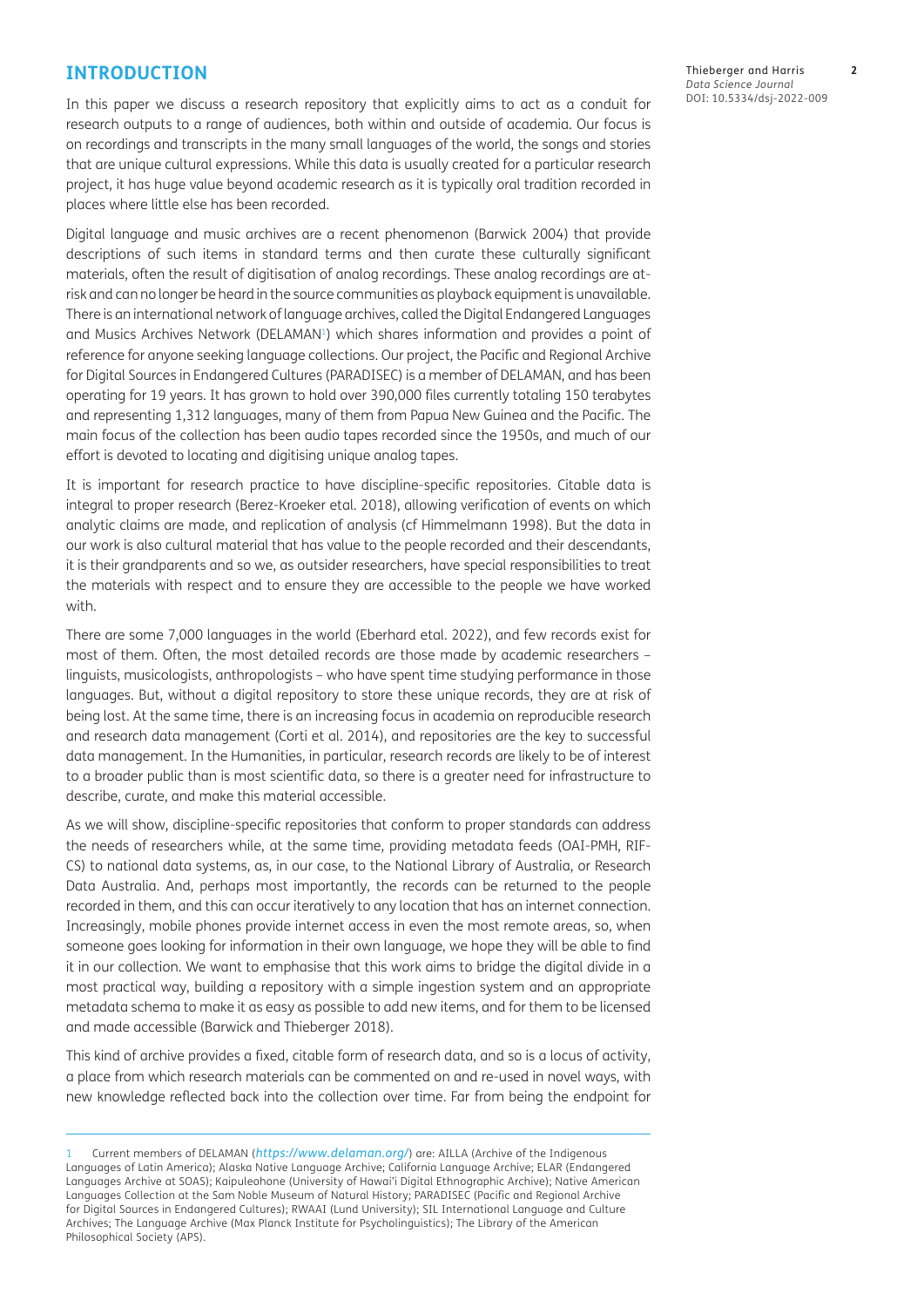research, the archive reinserts these materials into an ongoing and dialogic relationship with the people recorded and with future researchers [\(Barwick 2004\)](#page-6-0). Without the archival effort, these materials would remain inaccessible once the project that created them ended. In our experience, without the archive, the materials would probably also be inaccessible to all but the most organised researchers, if not lost due to hard disk or computer failure.

It is important to distinguish a curated set of archival files from files on a storage system. Requests to our system administrators at a university for longterm archiving are typically met by suggestions to use file storage systems, and, even then, there is usually no guarantee of longevity beyond the current funding cycle. File storage is a necessary first step, and can provide needed backup while a collection is being established. However, file storage alone does not provide the metadata to describe items and it applies no licences to let others know how the materials can be used. An archive also checks files regularly, doing checksums to ensure data integrity. And for all of those reasons, the files in a storage system will not be findable, accessible, interoperable, or re-usable, as they should be according to the FAIR principles.<sup>[2](#page-2-0)</sup> Further, we adhere to the CARE<sup>3</sup> principles as much as possible. We recognise our responsibility is to ensure the safety and longevity of analog recordings that have been kept out of circulation and have been inaccessible to the people whose ancestors are recorded in them. As we deal with a large range of languages (currently 1,312 represented in the collection) we are unable to consult with speakers, who are often in remote locations. We then have a choice about making the records available or waiting until we have permission. We have seen institutions that close off access in this situation, and we feel that this approach compounds the problem. We use a takedown principle, in which we advise users of the catalog to contact us if they feel an item should not be made available, and we encourage speakers with a connection to a recording to contact us.

#### **WHAT DOES PARADISEC DO?**

PARADISEC is an archive that explores exciting new possibilities for research materials. While the initial impetus was to digitise analog tapes from an earlier period of research (since the 1950s), once we had built the necessary infrastructure we now also curate born-digital files arising from current fieldwork, and they represent about half of the current collection.

We need to be clear that this project does not 'save languages' and does not 'save musics'. We are saving *records* of performance, and that serves to reflect the diversity of language and performance that exists in the world. It also serves to give presence to voices that are usually marginal and excluded from the internet. In what could be considered applied postcolonial practice, we aim to make these records available again to the people they came from [\(Thieberger 2020\)](#page-6-6).

We have built a system that automates most of the processes of file ingestion, quality assurance, user management, and access for collections of research materials, especially media recordings, transcripts and material associated with linguistic or musicological fieldwork. We provide advice on our webpage about data management and file naming, and we run regular training sessions to encourage thinking about archiving from the beginning of fieldwork. We run training workshops in the use of appropriate tools whose output can be archived and is not locked into proprietary formats. Once files are in the collection we assign digital object identifiers (doi), and our system enforces access conditions. Each registered user of the catalog accepts a set of conditions<sup>4</sup> and each depositor specifies how their materials can be used. Even if an item is given 'closed' status, meaning no-one can access its files, the depositor can assign individual rights to other registered users to use that item. We also allow for a 'private' status as a collection is being built, that closes even the metadata from public view, and no doi is assigned until that private status is ended. For items listed as 'open', a registered user can download the file.

<span id="page-2-1"></span>3 *<https://www.gida-global.org/care>*.

<span id="page-2-0"></span><sup>2</sup> *[www.go-fair.org](http://www.go-fair.org)*.

<span id="page-2-2"></span><sup>4</sup> *<https://www.paradisec.org.au/deposit/access-conditions/>*.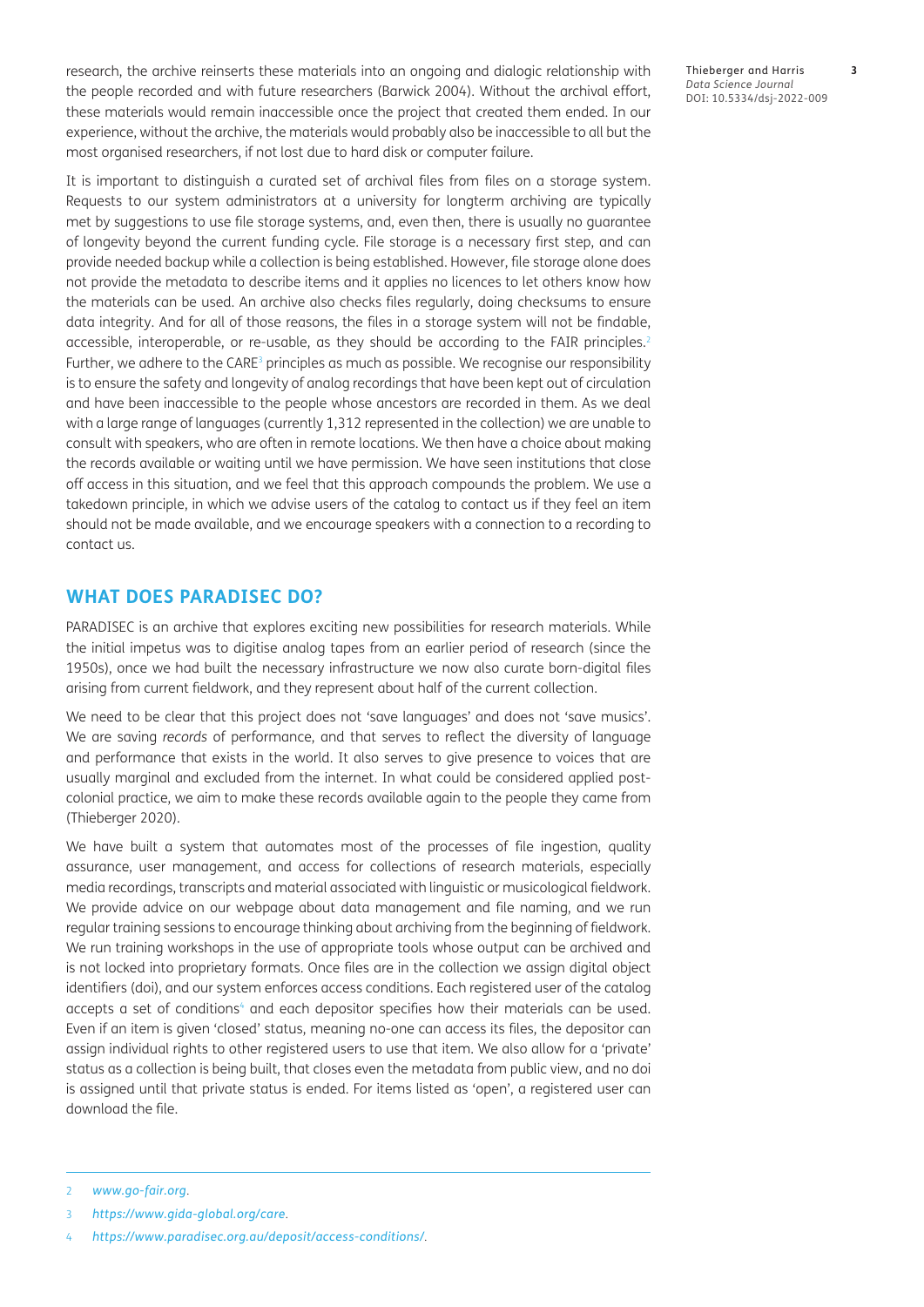Each file entering the collection is processed according to its type, with illegal filetypes immediately rejected and an email report generated. Our filename format reflects the hierarchy of collection id-item id-filename.extension (e.g., NT1-98007-01.wav). For permitted filetypes, a processing pipeline is opened, so, for example, a wav file is wrapped in a set of metadata terms copied from the catalog in an xml file to produce a broadcast wav format (BWF) file and an mp3 version is created for online delivery. A tif file is converted to jpg for delivery. We are processing video files offline as they take a great deal of processor power, and we produce an archival mxf file and mp4 for delivery. The archival form of the file and its compressed derivative are sent to the appropriate directory in the archive based on their filename.

We run a daily report on the checksum status of files in case any changes have occurred. Our catalog is backed up daily to another location, as is the collection, and we periodically do a disaster recovery exercise in which we retrieve files from the backup to ensure its integrity.

In 2019 we received the World Data System3<sup>[5](#page-3-0)</sup> data seal, signifying we conform to all required standards. In 2013 PARADISEC's collections were inscribed in the UNESCO Australian Memory of the World.[6](#page-3-1)

#### **AN URGENT TASK**

The unique recordings we have focused on in PARADISEC were made on analog tape up until the 1990s when digital recordings became the norm. Analog tape, on reels or cassettes, has a major problem in that it is likely to become unplayable within the next few years.<sup>7</sup> The lack of playback equipment for these tapes is one factor in their inaccessibility, in particular for open reels, but also for cassettes. More critically, the tapes themselves will begin falling apart, having reached the end of their lives. Paradoxically, while analog tape is fragile, we know that digital records are even more fragile, yet digitisation is currently the recommended means of preservation of analog audio.[8](#page-3-2) Analog tapes made in the 1950s are still playable, but we have probably all had the experience of being unable to open digital files made even ten years ago, due to changes in formats and software. A partial solution is to ensure that all files are converted to a format we know has more chance of surviving, and here we simply follow established standards. Thus we archive wav, txt, xml, and tif, but also store lower resolution copies as mp3, pdf, or jpg for delivery. And we make daily backup copies in different physical locations.

#### **THE COST OF NOT ARCHIVING RESEARCH MATERIALS**

The value of research data can be calculated either as the cost of creating it, or its value to subsequent generations as an accessible set of material. For the kinds of materials discussed here, value is a product of the cost of mounting research projects, and the amount of effort put into the recordings and their annotation and transcription. For fieldwork in places far from a researcher's base, there are travel costs, time involved in building relationships with performers, speakers, and the communities in which they live. There is a cultural value to the only recordings in a particular language that must also be taken into account when considering how to attribute costs. The recordings made are the result of collaborative and trusting relationships developed over time. Ensuring that records made in this context can be accessed in future is part of the research process and is increasingly being recognised as integral to good practice by funding agencies, who expect data management plans to be followed by grantees. All of that is at risk if provision is not made to look after the records in the long term.

Thieberger and Harris **4** *Data Science Journal* DOI: 10.5334/dsj-2022-009

<span id="page-3-0"></span><sup>5</sup> *<https://www.icsu-wds.org>*.

<span id="page-3-1"></span><sup>6</sup> *[http://www.amw.org.au/register/listings/pacific-and-regional-archive-digital-sources](http://www.amw.org.au/register/listings/pacific-and-regional-archive-digital-sources-endangered-cultures-paradisec)[endangered-cultures-paradisec](http://www.amw.org.au/register/listings/pacific-and-regional-archive-digital-sources-endangered-cultures-paradisec)*.

<sup>7</sup> nfsa (National Film and Sound Archive of Australia), 2014. *Deadline 2025: collections at risk. [https://www.](https://www.nfsa.gov.au/collection/curated/deadline-2025-0) [nfsa.gov.au/collection/curated/deadline-2025-0](https://www.nfsa.gov.au/collection/curated/deadline-2025-0)*.

<span id="page-3-2"></span><sup>8</sup> International Association of Sound and Audio-visual Archives, Guidelines on the Production and Preservation of Digital Audio Objects, *<https://www.iasa-web.org/tc04/audio-preservation>*.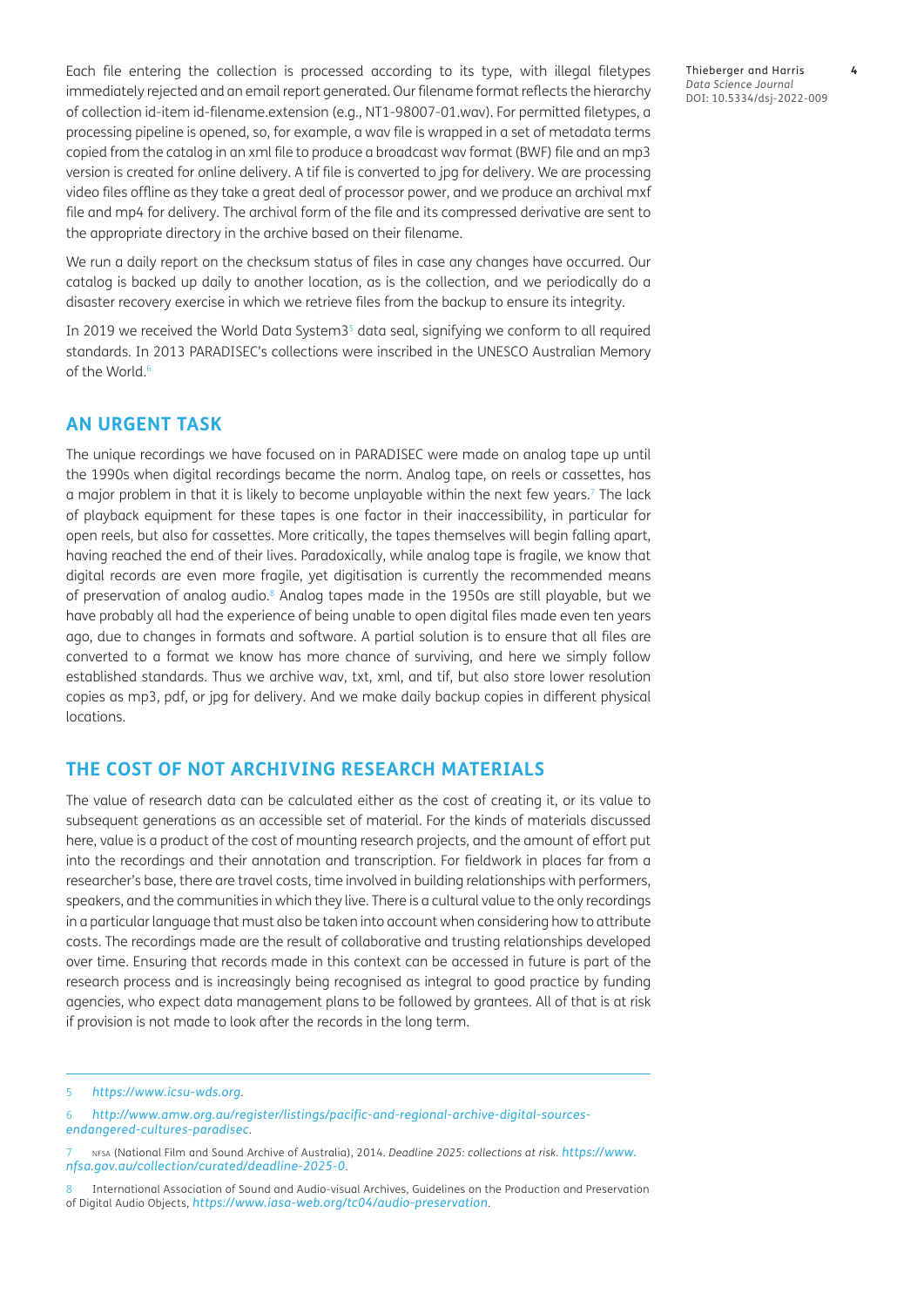#### <span id="page-4-0"></span>**PLANNING FOR PROJECT ENDING**

The practice of preparing a collection for archiving with PARADISEC is already a great advance on the usual assemblage of materials typically held by a researcher. It is only when faced with having to describe files, no matter how minimally, for deposit into the collection, that researchers do a stocktake and identify what they have, what they have processed (e.g. transcribed or annotated), and what work remains. The archive caters to the ending of a research project, but also provides a basis for ongoing interaction with the data. The archive creates persistent identifiers for these items, so they can be cited in examples in publications, and other people can access them to verify claims made based on these examples. In addition, the materials now become available for others to use, as the deposit process includes specifying what kind of access conditions are to be applied. In this way, a more robust research methodology is established, and, as the records we are concerned with have heritage value, an additional benefit is the ability of speakers of these languages to access the recordings.

PARADISEC has had many accolades, but we are aware that it exists in a research infrastructure environment, both at universities and at a national level, that does not provide for longterm curation of research outputs. We have pioneered a system for describing and curating particular kinds of research data, and know that our methods can be extended to other types of data. We had seen examples of systems in which data and its metadata descriptions were separated, the metadata in a database and the files in the collection stored elsewhere, and we did not want to use that approach in our collections.

We do have a database that controls metadata entry, and provides checking of incoming materials for conformance to our standards (e.g., file naming, metadata terms, file types, unique identifiers, assignment of digital object identifiers). We have always written a complete description of each item into the directory that holds the data, so it is a self-describing collection, independent of cataloging software, and the whole collection's catalog can be reconstituted from the collection itself. Each item stores collection-level and item-level metadata that is updated every time the catalog entry is edited and saved.

Since each directory in the collection is self-describing, we are able to create arbitrary subsets of the collection and not lose the metadata (contextual information). One of our common tasks is loading files onto a hard disk to make sets of records available to cultural centres or museums in the Pacific. Simply putting files on a hard disk does make them available, but, without a catalog, they are difficult to navigate. We have written an app<sup>9</sup> that looks into this set of files on the hard disk and writes an html catalog of just those files to create a local viewer. The same services that we provide in the online catalog (media players, image viewers, and so on) are also available in this local viewer. We write these bundles of sub-collections and a catalog to raspberry pi units which serve a small wifi network, allowing the catalog and files to be read on a mobile device.

As our current system is now ageing, we are moving to use the Oxford Common File Layout (OCFL<sup>10</sup>) to store the files and Research Object Crate (RO-Crate<sup>11</sup>) to provide the same kind of description we had in our non-standard XML files, but now in a standards-compliant format. Our previous system required having specialist knowledge of Ruby on Rails and we found it difficult to engage people with the skills required to maintain that system. OCFL/RO-Crate are written in json which is a commonly used technology and so should be more robust for our next phase of development. We have built a demonstrator using these standards.<sup>12</sup> Given that we hold 150 terabytes, it is not feasible to have a sandbox version of the entire collection, so the demonstrator has the entire catalog and about three-quarters of the files. The new version should be ready in early 2023.

## **CONCLUSION**

We have presented an ongoing project that builds a work cycle from creation of primary data, through its primary use, file naming and data format selection (for optimal longevity

<span id="page-4-1"></span><sup>9</sup> *<https://language-archives.services/about/data-loader>*.

<span id="page-4-2"></span><sup>10</sup> *<https://ocfl.io>*.

<span id="page-4-3"></span><sup>11</sup> *<http://www.researchobject.org/ro-crate>*.

<span id="page-4-4"></span><sup>12</sup> *<https://mod.paradisec.org.au>*.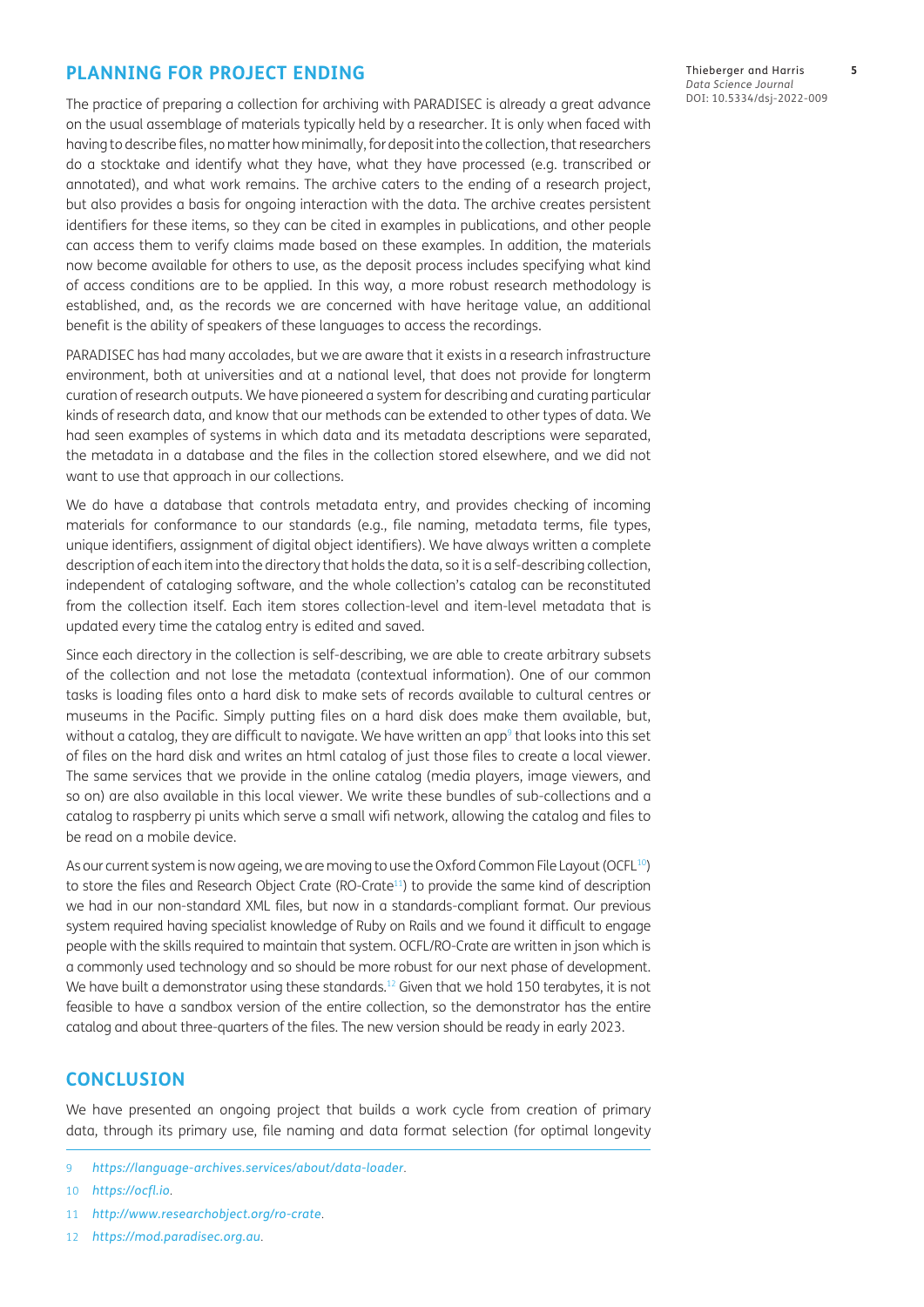of the files), to deposit in a repository. Deposit conditions are applied by the user, and access is governed by another set of conditions, agreed to by registered users. Together with the other data-checking systems discussed here, PARADISEC provides a model for the curation of research data in a responsible way that is also responsive to the broader community's interest in these materials, and acknowledging that what is song data for research is also a recording of someone's grandparents singing.

While this example is specific to our context and experience, we offer it here as a model of what can be done, recognising the need for many more language archives around the world, able to address local language conditions and being closer to the people most interested in the collections, the speakers and their descendants.

#### **FUNDING INFORMATION**

Australian Research Council LIEF grants LE110100142, LE0560711, LE0453247, ARC DP0450342, DP0984419, & FT140100214, ARC CE14010004, Australian Research Data Commons (2019).

#### **COMPETING INTERESTS**

The authors have no competing interests to declare.

#### **AUTHOR CONTRIBUTIONS**

Each author has participated equally in the work described in this article and in writing the article.

## **AUTHOR INFORMATION**

**Nick Thieberger** is concerned to make language materials secure and re-usable both for speakers of the language and for current and future researchers. He worked at the Australian Institute of Aboriginal and Torres Strait Islander Studies to create the *Aboriginal Studies Electronic Data Archive* in 1991.

He is part of the team that established the *Pacific and Regional Archive for Digital Sources in Endangered Cultures* (*[paradisec.org.au](http://paradisec.org.au)*). He set up the archive *Kaipuleohone* at the University of Hawai'i in 2008.

He is interested in digital research methods and their potential to improve research practice and is developing methods for creation of reusable data sets from fieldwork on previously unrecorded languages. He is the editor of the journal *Language Documentation & Conservation*. He taught in the Department of Linguistics at the University of Hawai'i at Mānoa and is now an Associate Professor in the School of Languages and Linguistics, University of Melbourne. *<http://nthieberger.net>*

**Amanda Harris**'s research combines methods from historical studies, musicology and digital humanities. She is interested in collaborative research that engages speaker communities with archival materials and that mentors emerging Indigenous scholars in developing collaborative methodologies. As Partner Investigator in the Leverhulme funded project True Echoes: reconnecting cultures with recordings from the beginning of sound (2019–21), she collaborates with cultural heritage institutions in PNG, Solomon Islands, New Caledonia and the UK. At the Sydney Conservatorium of Music, she is a Senior Research Fellow and works as part of an interdisciplinary Australian research team on a project funded by the Australian Research Council entitled 'Hearing the music of early NSW 1788–1860. Her book *Representing Australian Aboriginal Music and Dance 1930–70* was published by Bloomsbury Publishing in 2020.

#### <span id="page-5-0"></span>**AUTHOR AFFILIATIONS**

**Nick Thieberger** *[orcid.org/0000-0001-8797-1018](https://orcid.org/0000-0001-8797-1018)* School of Languages and Linguistics, University of Melbourne, Australia **Amanda Harris** *[orcid.org/0000-0002-9858-2568](https://orcid.org/0000-0002-9858-2568)* Sydney Conservatorium of Music, The University of Sydney, Australia